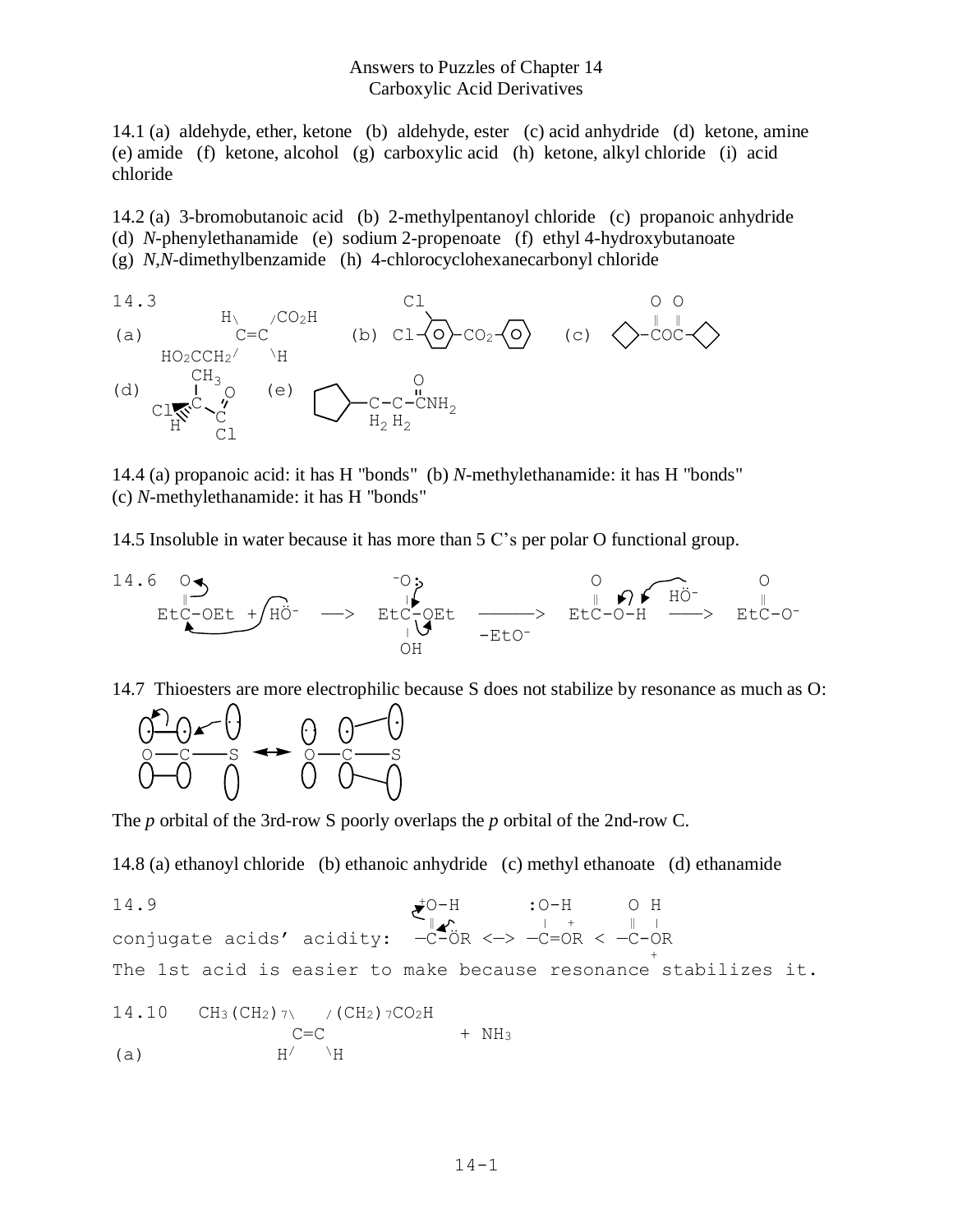

14.12 (a) Release of ring strain would cause the cyclic amide to hydrolyze more readily.



14.14 (a) The metal neutralizes a negative charge, which otherwise would destabilize the base e's of the leaving group.

(b) Resonance & the  $\delta$ + on the P from the EN O's stabilize the base e's:



14.15 The - charges on the O's repel nucleophiles, and the more EN P's have less  $\delta$ + than the less EN carbonyl C's of an ordinary acid anhydride.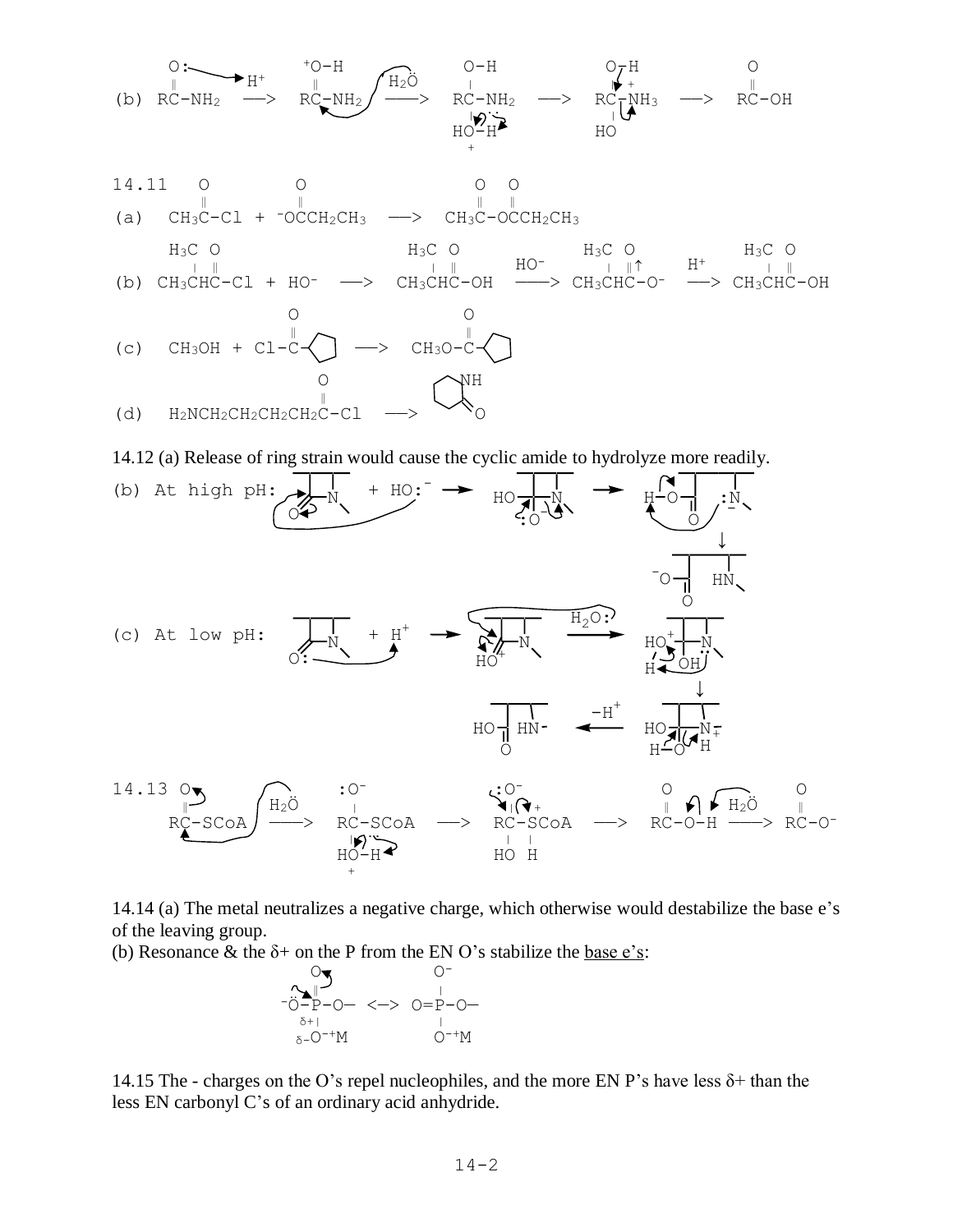## 14.16 (a) CH<sub>3</sub>CH<sub>2</sub>O<sup>-</sup> (b) <sup>-</sup>OCH<sub>2</sub>CH<sub>2</sub>CH<sub>2</sub>O<sup>-</sup> (c) <sup>-</sup>OCH<sub>2</sub>CH<sub>2</sub>CH<sub>2</sub>CH<sub>2</sub>O<sup>-</sup> (d)  $CH_2=CHCH_2CH_2O^- + \overline{OCH_3}$  (e) Ph-CH<sub>2</sub>NHCH<sub>3</sub> (f)  $CH_3CH_2O^-$

14.17 O- O- <sup>|</sup> <sup>|</sup> (a) CH3CO<sup>2</sup> - + CH4 (b) -OCHCH2CCH3 (c) CH3CCH2CH2CO<sup>2</sup> - <sup>|</sup> <sup>|</sup> <sup>|</sup> CH3 CH3 CH<sup>3</sup> O- O <sup>|</sup> ‖ - (d) CH2=CHCH2CCH<sup>3</sup> + -OCH3 (e) Ph-CNCH<sup>3</sup> + CH4 (f) no reaction <sup>|</sup> CH<sup>3</sup> CH2O2C(CH2)16CH<sup>3</sup> CH2O2C(CH2)14CH<sup>3</sup> <sup>C</sup> CH3(CH2)14CO<sup>2</sup> H 4.18 (a) e.g., (b) *R* \*(c) achiral: CH3(CH2)14CO2CH<sup>2</sup> <sup>|</sup> CH3(CH2)16CO2CH <sup>|</sup> CH3(CH2)14CO2CH<sup>2</sup>

14.19 The polar ends in the water and the nonpolar ends sticking out of the water.

14.20 (a) 2 soap monoanions

(b) There are so many  $(> 30)$  C's surrounding the one ionic group that the total complex has too little polarity to dissolve in very polar  $H_2O$ .

14.21 Phosphatidylcholine molecules entrap an oil drop in a micelle with their nonpolar chains surrounding the oil and their polar groups sticking outward into the aqueous medium.

14.22 O  $\frac{1}{\sqrt{1-\frac{1}{2}}}$ CH<sub>3</sub>CNHCH<sub>3</sub>

IR: 3300 cm<sup>-1</sup> (s):  $2^{\circ}$  amide N-H (only 1 strong band above 3160); 2950 cm<sup>-1</sup> (m):  $sp^3$  C-H; 1670 cm<sup>-1</sup> (s): C=O of amide; 1560 cm<sup>-1</sup> (s): N-H bend of  $2^{\circ}$  amide Because there is no aldehyde and there there are only 3 C's in the molecule, both the carbonyl C and the amide N must have methyl groups.

14.23 (a) 2950-2800 cm<sup>-1</sup> (s):  $sp^3$  C-H; 2700-2550 cm<sup>-1</sup> (m): O-H of carboxylic acid; 1750 cm<sup>-1</sup> (s): ester C=O; 1690 cm<sup>-1</sup> (s): carboxylic acid C=O; 1600 cm<sup>-1</sup> (s): phenyl C=--C; 1300, 1180 cm–1 (s): C-O; 920 cm–1 (s): *sp*<sup>2</sup> C-H bend (b) The carboxylic acid C=O in resonance with the benzene ring absorbs at  $1690 < 1700$  cm<sup>-1</sup>.

14.24 O ‖  $CH_3CH_2CNH_2$ NH<sub>2</sub>: δ 6.5 (s) & 6.2 (s); CH<sub>2</sub>: δ 2.2 (q); CH<sub>3</sub>: δ 1.2 (t)

14.25 (a) 3-chlorobenzoyl chloride (b) 2-hydroxypropanamide (c) cyclobutyl 4,4,4-trichlorobutanoate (d) pentanedioic anhydride (e) lithium 2-bromopropanoate (f) methyl (*E*)-2,4-pentadienoate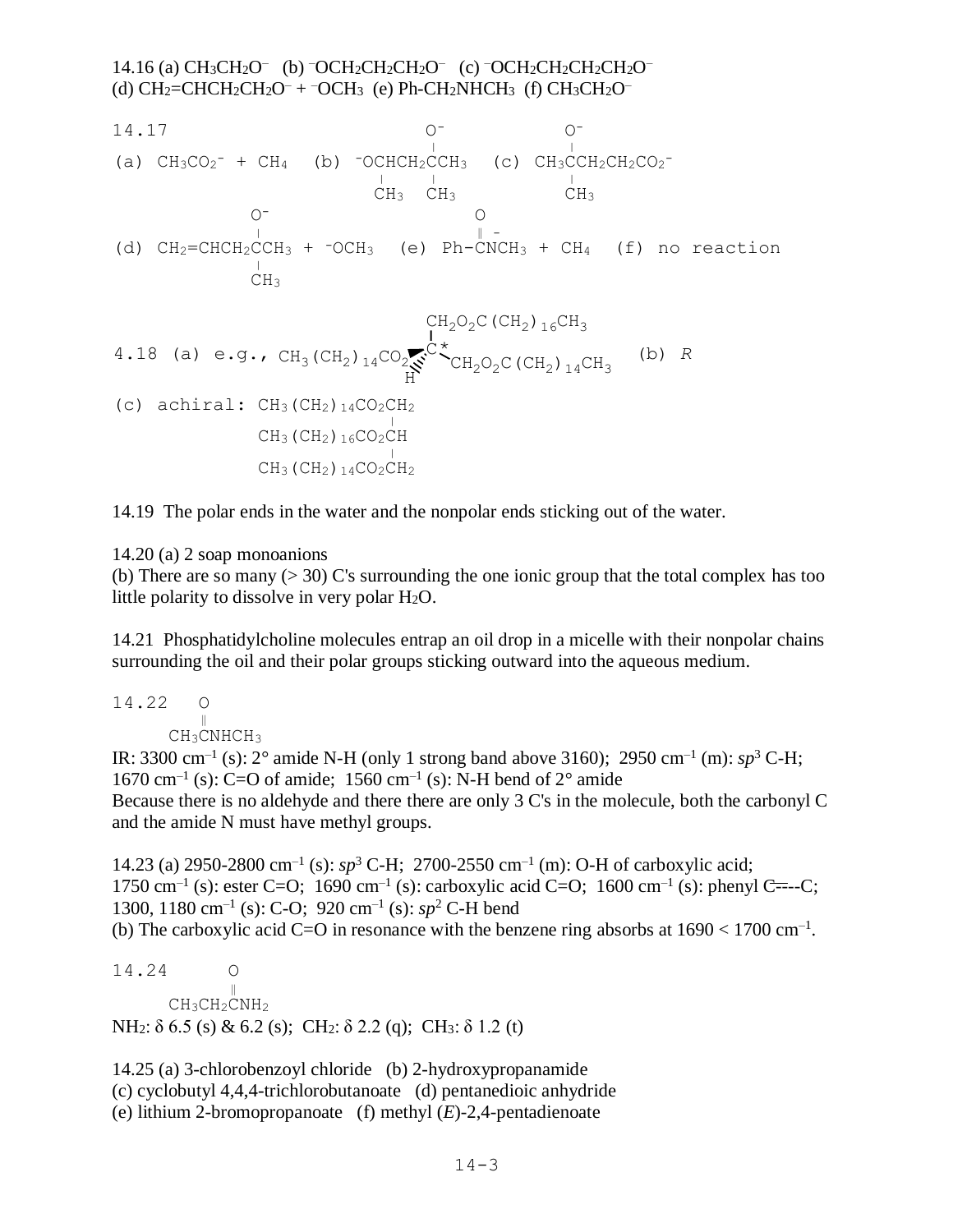14.26 O H\ /H  $C = C$ (a)  $CH_3CO$  (CH<sub>2</sub>)  $_6$ <sup>/</sup>  $\CH_2CH_2CH_2CH_3$  (b) no enantiomers O  $H_1 / CH_2CH_2CH_2CH_3$ <br>  $C=C$  $C = C$ (c)  $CH_3CO$  (CH<sub>2</sub>)  $_6/$  \H 14.27 (a) propanedioic anhydride:  $\circ$   $\leq$   $\geq$   $\circ$ (b) e.g., 2-chlorobutanoyl chloride: CH3CH2-CHCl-COCl (c)  $N$ ,  $N$ -diethylcyclopentanecarboxamide:  $\int$   $\sim$  CONEt<sub>2</sub> (d) ethyl hexanoate:  $CH_3CH_2CH_2CH_2CH_2CO_2CH_2CH_3$ (e) methyl propanoate: CH<sub>3</sub>CH<sub>2</sub>CO<sub>2</sub>CH<sub>3</sub>  $14.28$   $0^{5-}$   $0^{5-}$  $\frac{1}{\sqrt{2}}$  $\ddot{C}^{\delta+}$   $\ddot{C}^{\delta+}$  $\frac{1}{\sqrt{2}}$  /  $\frac{1}{\sqrt{2}}$  /  $\frac{1}{\sqrt{2}}$  /  $\frac{1}{\sqrt{2}}$  /  $\frac{1}{\sqrt{2}}$  /  $\frac{1}{\sqrt{2}}$  /  $\frac{1}{\sqrt{2}}$  /  $\frac{1}{\sqrt{2}}$  /  $\frac{1}{\sqrt{2}}$  /  $\frac{1}{\sqrt{2}}$  /  $\frac{1}{\sqrt{2}}$  /  $\frac{1}{\sqrt{2}}$  /  $\frac{1}{\sqrt{2}}$  /  $\frac{1}{\sqrt{2}}$  /  $\frac{1}{\sqrt{2}}$  $H_3C$  O-CH<sub>3</sub>  $H_3C$  CH<sub>2</sub>CH<sub>3</sub>

Unlike the ketone, the ester has a polar C-O single bond, which partially opposes the polar carbonyl C=O. So the less polar ester has smaller dipole-dipole forces  $\&$  bp.



14.31 (a) No, because I– is a weak, soft base and a weak nucleophile for the hard electrophile. (b) No, because esters do not normally react by  $S_N2$ .

14.32 (a) The 1st reaction would not work because the carboxylic acid would immediately neutralize the strongly basic alkoxide ion. The 2nd reaction would work:

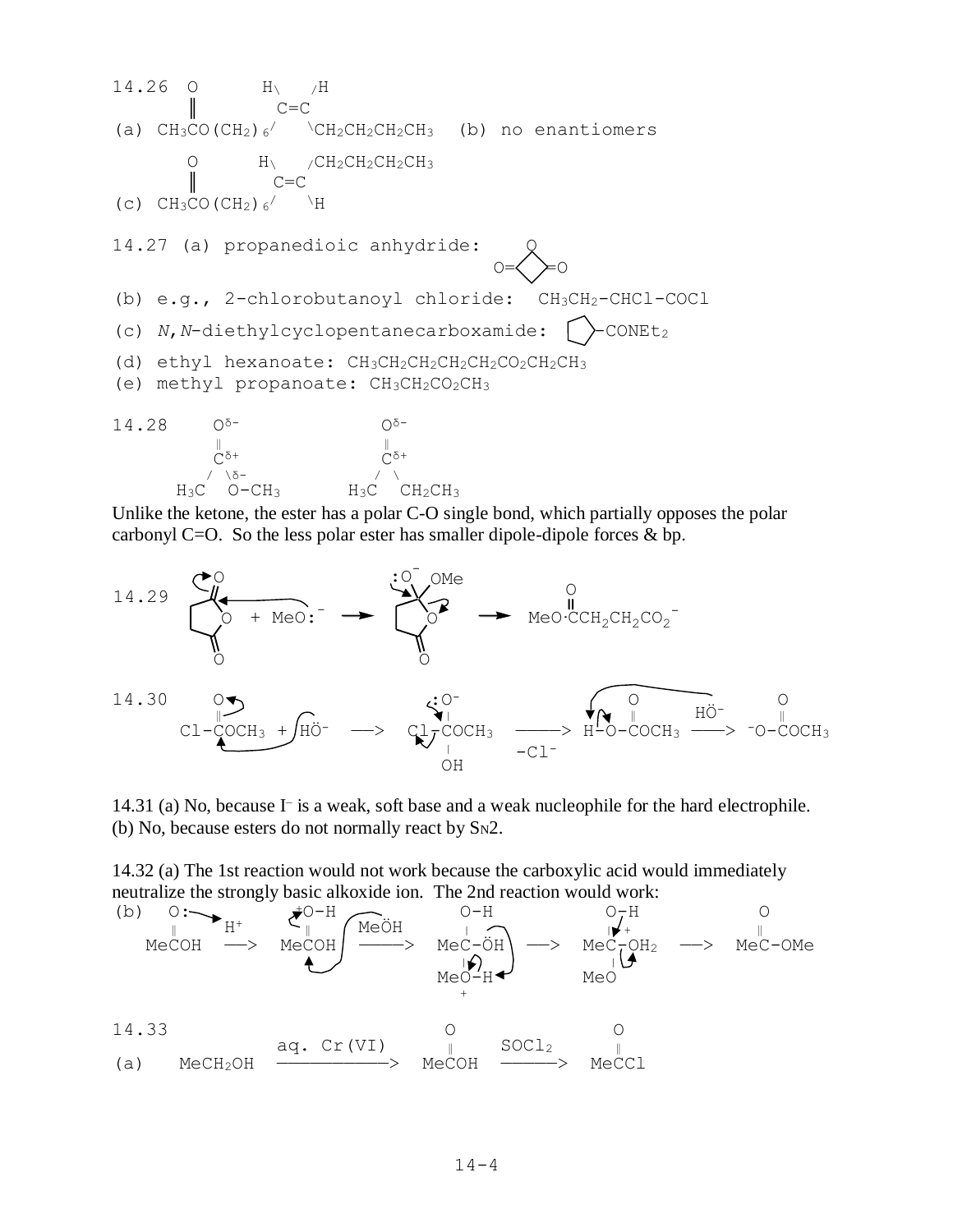

14.35 (a) propanedioic anhydride, because hydrolysis relieves ring strain. (b) ethanoic anhydride, because its hydrolysis forms more (2) products favored by entropy. (c) propanedioic anhydride  $\rightarrow$  -O<sub>2</sub>CCH<sub>2</sub>CO<sub>2</sub>ethanoic anhydride  $\rightarrow$  CH<sub>3</sub>CO<sub>2</sub><sup>-</sup>

14.36 The simple glucose electrophile has no good leaving group.

14.37 O  $\parallel$  LiAlH<sub>4</sub> H<sup>+</sup>  $CH_3CH_2COCH_2CH_3$  ————>  $CH_3CH_2CH_2O^-$  +  $-OCH_2CH_3$  —>  $HOCH_2CH_3$  ↓ aq Cr(VI)  $\texttt{Socl}_2$  CH3CH2CH2O2CCH<sup>3</sup> <———————— ClOCCH<sup>3</sup> <————— HO2CCH<sup>3</sup> aq.  $Cr(VI)$  SOCl<sub>2</sub> 14.38 CH<sub>3</sub>CH<sub>2</sub>CH<sub>2</sub>OH ————————> CH<sub>3</sub>CH<sub>2</sub>CO<sub>2</sub>H ———> CH<sub>3</sub>CH<sub>2</sub>COCl ↓ 2 EtLi  $\begin{array}{ccccccc}\n\text{-O-CHCH}_3 & & \text{Li} & & \text{Br} & & \text{O}^-\n\end{array}$  $\frac{1}{1}$   $\frac{1}{1}$   $\frac{1}{1}$   $\frac{1}{1}$   $\frac{1}{1}$  HBr  $\frac{1}{1}$  $Et_3C$  <  $\leftarrow$   $Et_3C$  <  $CH_3CH_2CCH_2CH_3$  <  $CH_3CH_2CH_2CH_3$  $\frac{1}{2}$   $\frac{1}{2}$   $\frac{1}{2}$   $\frac{1}{2}$   $\frac{1}{2}$   $\frac{1}{2}$   $\frac{1}{2}$   $\frac{1}{2}$   $\frac{1}{2}$   $\frac{1}{2}$  $CH_2CH_3$  CH<sub>2</sub>CH<sub>3</sub> ↓ HBr  $BrCHCH_3$  LiCHCH<sub>3</sub>  $H^+$  CH<sub>2</sub>CH<sub>3</sub>  $\frac{1}{1}$   $\frac{1}{1}$   $\frac{1}{1}$   $\frac{1}{1}$   $\frac{1}{1}$   $\frac{1}{1}$  $E$ t<sub>3</sub>C  $\longrightarrow$   $E$ t<sub>3</sub>C  $\longrightarrow$   $E$ t<sub>3</sub>C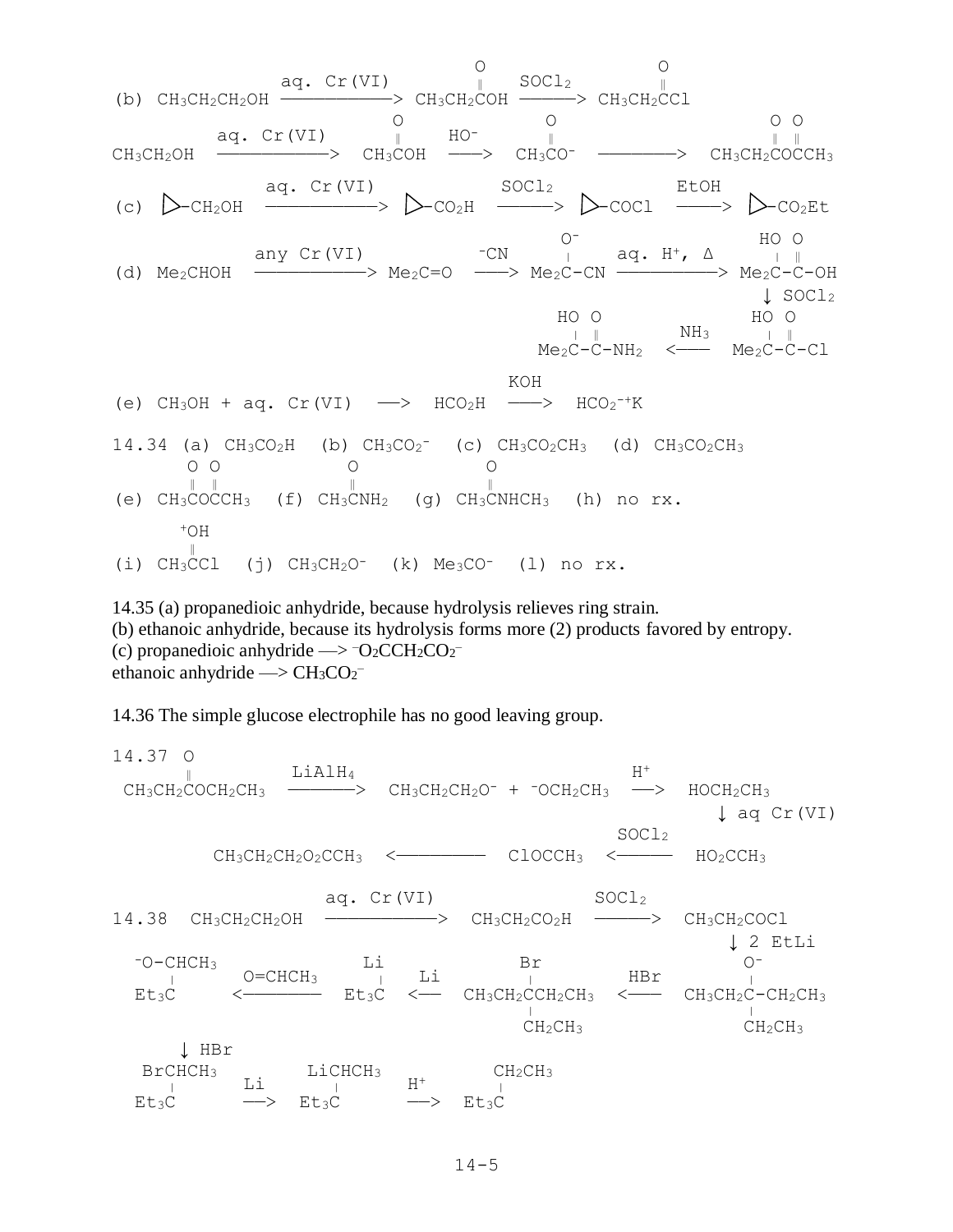14.40 (a) The alcohol is the nuc and the  $SO_3$  is the elie.

(b) With 6 bonds to EN O's, S has much  $\delta$ +. Trigonal planar, S is also open to nucleophilic attack.



14.41 Being both hydrophilic & hydrophobic, detergent and the phosphoglycerides from membranes combine to form mixed micelles, which destroy the membrane.

$$
14.42 \quad \bigodot_{\mathcal{F}} \stackrel{\mathsf{Q}^{\mathcal{F}}}{\mathsf{C}^{\mathcal{F}}} \stackrel{\mathsf{Q}^{\mathcal{F}}}{\mathsf{C}^{\mathcal{F}}} \longrightarrow \bigodot_{\mathcal{F}} \stackrel{\mathsf{Q}^{\mathcal{F}}}{\mathsf{C}^{\mathcal{F}}} \stackrel{\mathsf{Q}^{\mathcal{F}}}{\mathsf{C}^{\mathcal{F}}} \longrightarrow
$$

Resonance lowers the bond order of the carbonyl, so IR light of less energy is needed.

14.43 
$$
H_3C
$$
 O  
\n $\downarrow$   $\parallel$   
\n $CH_3-CH-C-NH_2$ 

IR: 3340, 3170 cm<sup>-1</sup> (m): 2 N-H of 1° amide; 3000-2850 cm<sup>-1</sup> (s): sp<sup>3</sup> C-H; 1650 cm<sup>-1</sup> (s):  $C=O;$ 

1640 cm<sup>-1</sup> (s): N-H bend of  $1^{\circ}$  amide.

NMR: δ 7.1 (s), 6.6 (s): N-H; δ 2.4 (m): CH; δ 1.1 (d): CH<sub>3</sub>

14.44 In basicity: 
$$
\bigotimes_{\parallel \blacktriangle}
$$
 : 0:  $\bigcup_{i=1}^{n} \mathbb{C}$  : 0:  $\bigcup_{i=1}^{n} \mathbb{C} = \text{NH}_2$  < Et- $\text{NH}_2$ 

because resonance stabilizes the base e's in the amide.

14.45 O HO O O O O O HO O ‖ <sup>|</sup> ‖ ‖ ‖ ‖ ‖ <sup>|</sup> ‖ (a) HOPOCH2CHCO-POH + HOPOPO-adenosine ——> HOPOCH2CHCO- + ATP <sup>|</sup> <sup>|</sup> | | <sup>|</sup> O- O- -:O O- O-

(b) The preferred phosphate is part of a more reactive mixed acid anhydride.

14.46 O  
\n
$$
HOP_{\bullet}^{P}OCH_{2}CHCO^{-} \longrightarrow \begin{array}{ccc}\n & 0 & 0 & 0 \\
\text{ICH}_{2}CHCO^{-} & \rightarrow & H-OCH_{2}CHCO^{-} \\
\text{C} & \rightarrow & CH_{2}CHCO^{-} \longrightarrow & H-OCH_{2}CHCO^{-} \\
\text{C} & \rightarrow & H_{2}O^{-} \longrightarrow & H_{2}O \rightarrow H_{2} \\
\text{M} & \rightarrow & H_{2}O \rightarrow & H_{2}O \rightarrow H_{2} \\
\text{M} & \rightarrow & H_{2}O \rightarrow & H_{2}O \rightarrow H_{2} \\
\text{M} & \rightarrow & H_{2}O \rightarrow H_{2} \\
\text{M} & \rightarrow & H_{2}O \rightarrow H_{2} \\
\text{M} & \rightarrow & H_{2}O \rightarrow H_{2} \\
\text{M} & \rightarrow & H_{2}O \rightarrow H_{2} \\
\text{M} & \rightarrow & H_{2}O \rightarrow H_{2} \\
\text{M} & \rightarrow & H_{2}O \rightarrow H_{2} \\
\text{M} & \rightarrow & H_{2}O \rightarrow H_{2} \\
\text{M} & \rightarrow & H_{2}O \rightarrow H_{2} \\
\text{M} & \rightarrow & H_{2}O \rightarrow H_{2} \\
\text{M} & \rightarrow & H_{2}O \rightarrow H_{2} \\
\text{M} & \rightarrow & H_{2}O \rightarrow H_{2} \\
\text{M} & \rightarrow & H_{2}O \rightarrow H_{2} \\
\text{M} & \rightarrow & H_{2}O \rightarrow H_{2} \\
\text{M} & \rightarrow & H_{2}O \rightarrow H_{2} \\
\text{M} & \rightarrow & H_{2}O \rightarrow H_{2} \\
\text{M} & \rightarrow & H_{2}O \rightarrow H_{2} \\
\text{M} & \rightarrow & H_{2}O \rightarrow H_{2} \\
\text{M} & \rightarrow & H_{2}O \rightarrow H_{2} \\
\text{M} & \rightarrow & H_{2}O \rightarrow H_{2} \\
\text{M} & \rightarrow & H_{2}O \rightarrow H_{2} \\
\text{M} & \rightarrow & H_{2}O \rightarrow H_{2} \\
\text{M
$$

(b) resonance stabilizes the C+